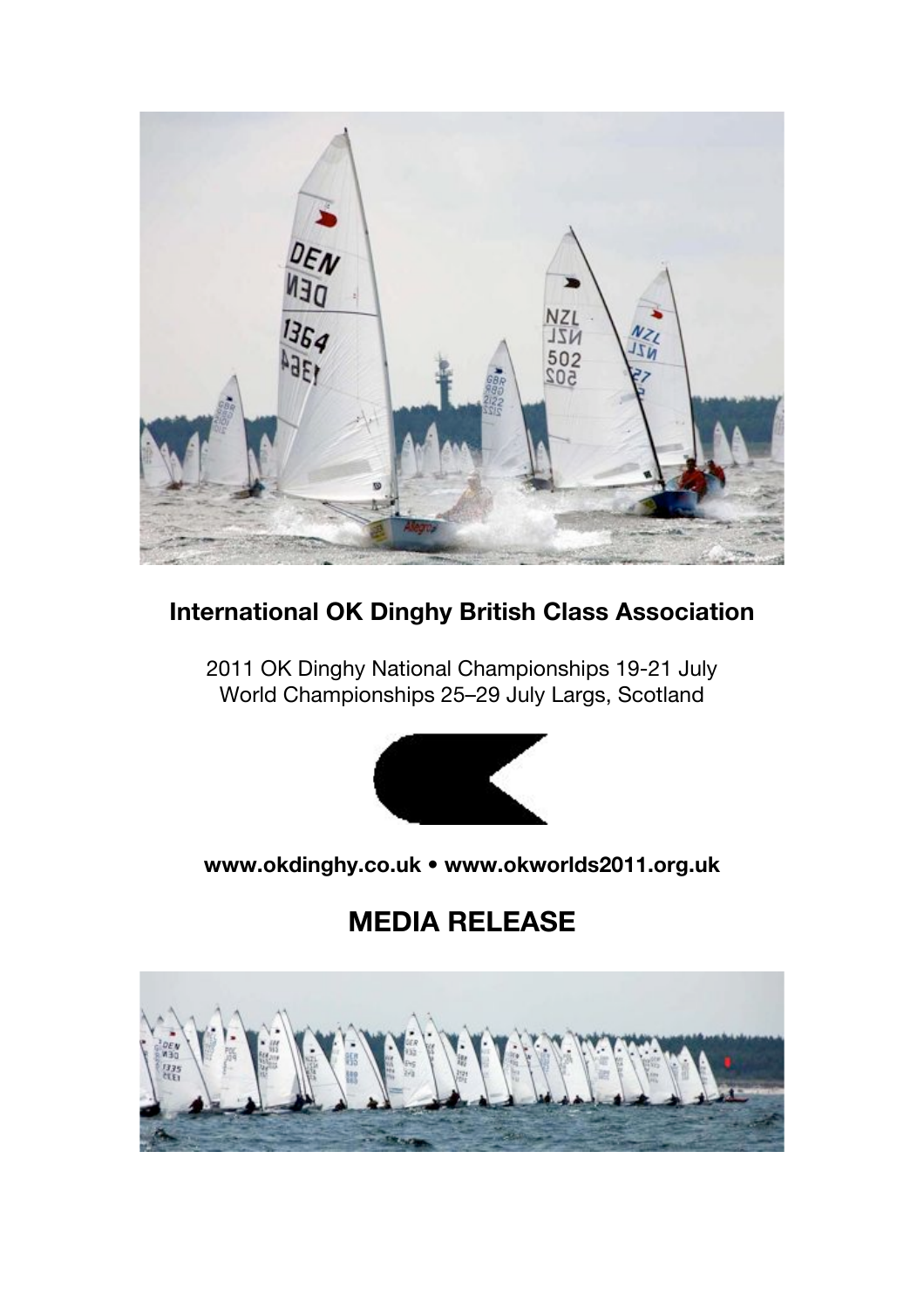## **THE EVENT**

British National Championships 19–21 July World Championships: 25–29 July

OK sailors are beginning to arrive in Largs, Scotland for the International OK Dinghy National and World Championships. The spectacular view greeting competitor's more than makes up for the long journey. This is the home of Largs Sailing Club and the Scottish Sailing Institute (SSI) and the facilities at this top class venue are really impressive. The team at the club along with David Kent of the SSI could not be more accommodating and friendly. It makes such a difference organising an event such as this when nothing is too much trouble.

Largs Yacht Haven on the same sight is home to a large marina, chandlers, sail maker, boat repairer, shop and smart restaurant/bar Scotts.

The Nationals start on Tuesday with a number of the foreign competitors arriving early to join the Brits in the warm up to next weeks World Championships where OK sailors from eleven countries will compete for the title.

Organising Authority: Scottish Sailing Institute in conjunction with the Sports Scotland National Centre Inverclyde, Largs SC and North Ayrshire Council and the International OK Dinghy British Class Association and the OK Dinghy International Association ok logo.jpg

### **SPONSORS**



The main headline sponsor for the World Championships is "Scotty" Brand whose sponsorship will ensure that the event is a truly memorable one.

Other sponsors include Thomas Tunnock Biscuits Ltd and Sangs (macb water), who have generously provided product for competitors use. Competitors will be provided with beer when they come ashore courtesy of Woodlands Brewery and Houston brewery.

between the mainland  $\overline{a}$  and the mainland Island of Bute.



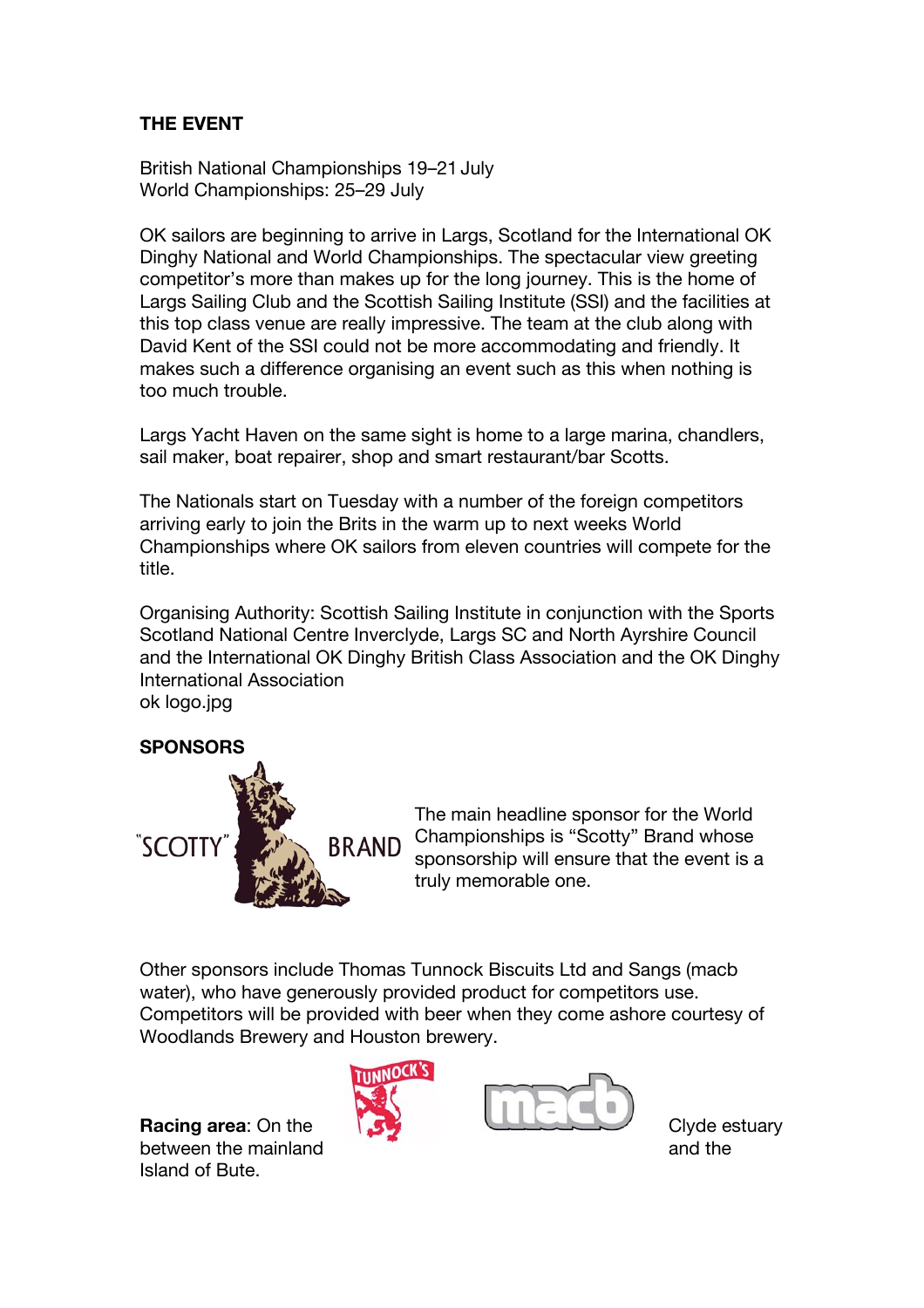Largs is the premier sailing venue in Scotland and one of the best in the UK. See http://scottishsailinginstitute.com

Since 1999, Largs has been the Royal Yachting Association's chosen location as the Scottish 'Centre of Excellence'. It is also a London 2012 official Olympic Training Camp.



#### **THE BOAT**

The International OK Dinghy is a 4 meter single-handed racing dinghy, which has enjoyed strong international competition for more than 50 years.

The OK allows the skipper to have a mast and sail designed and built to their weight and sailing style; this gives almost anyone the opportunity, no matter their size, to be at the front of the fleet. This has led to very close racing over a wide wind range.

Most of the boats in the fleet will be all fibreglass, though wooden and composite boats are widely used. Boats are built worldwide and the class is lucky to have a number of quality professional boatbuilders at present.

#### **THE COMPETITION**

The OK Dinghy is one of the world's top amateur classes with a fascinating history going back to 1956. Today it is one of the most prestigious amateur dinghy sailing championships and still one of the hardest to win.

With places limited to around 70, competitors have to qualify in their own countries to be eligible to compete. The OK Dinghy is sailed in about 18

countries wordwide with the major fleets located in Germany, New Zealand, Australia, Sweden, Denmark and of course the UK. There are

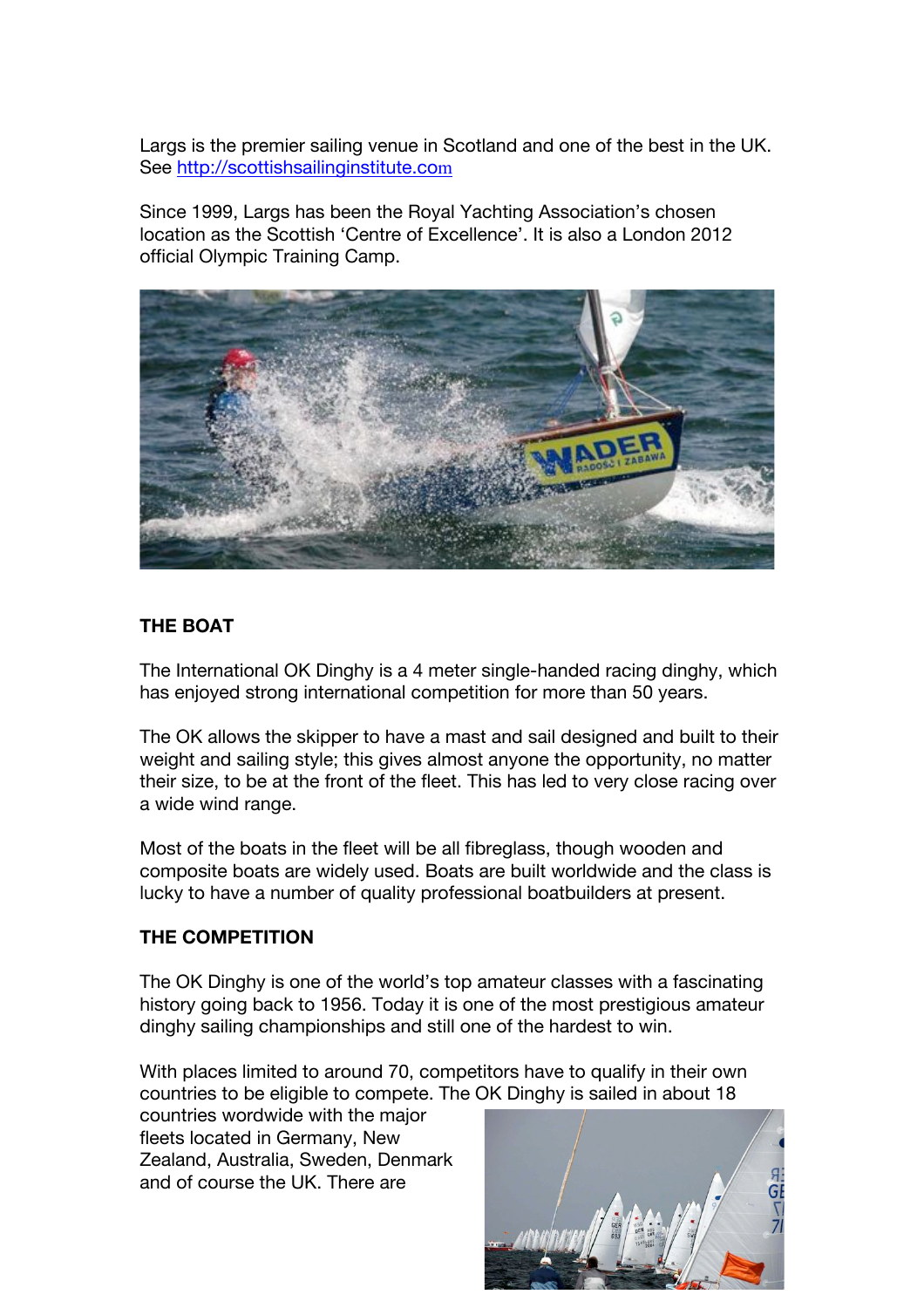smaller fleets in the USA, Canada, India and Thailand.

Recent championships have been held in:

2010 Wellington, New Zealand 2009 Kalmar, Sweden 2008 Warnemunde, Germany 2007 Leba, Poland 2006 Belmont, Australia 2005 Skælskør, Denmark 2004 Parkstone, UK 2003 Goa, India 2002 Napier, New Zealand

#### **THE CONTENDERS**

The OK Dinghy attracts a wide range of sailors from 15 years old up to 65 years old and everything in between. There are world-class sailors who have won multiple championships across many classes, racing alongside top club sailors and long term class enthusiasts.



It is also a very close-knit class with sailors forming friendships over many decades of competition together. It is often referred to as a family as the sailors become friends for life. There are many family links with brothers, fathers and sons taking part - even fathers and daughters competing against each other.

Past world champions include:

Karl Purdie, NZL, 2008 and 2010 Thomas Hansson-Mild, SWE, 2009 Nick Craig, GBR, 2005, 2006 and 2007 Jim Hunt, GBR 2004 Nitin Mongia, IND, 2003 Greg Wilcox, NZL, 2002 Karsten Hitz, GER, 2000, 2001

Nick Craig, representing Great Britain, will start as one of the favourites and will be hoping to make this a record equalling fourth OK World title. He will face stiff competition from other past OK World Champions Greg Wilcox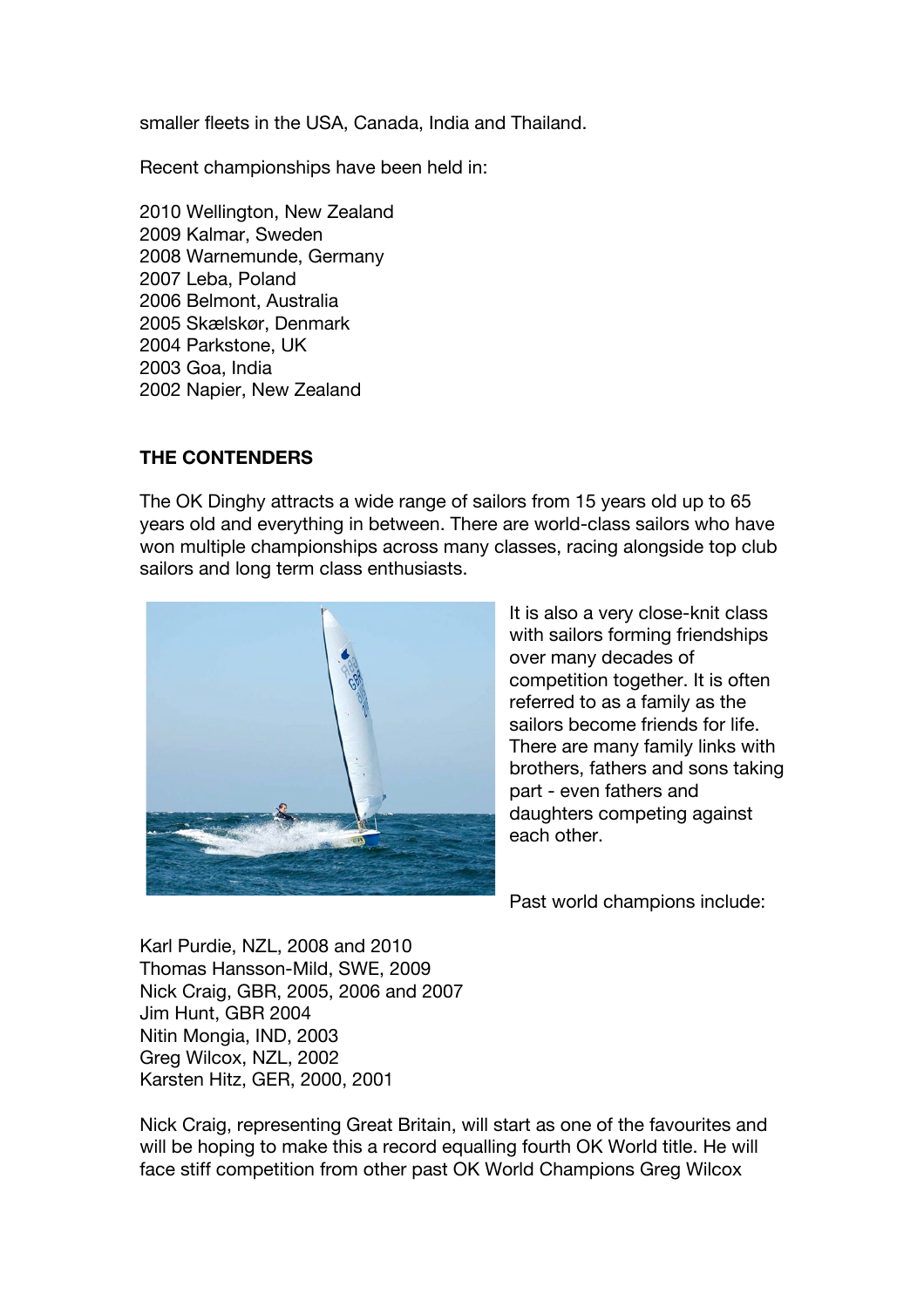from New Zealand and Thomas Hansson-Mild from Sweden.

The class also has a history of producing sailors that go onto greater things such as the Olympics, America's Cup and round the world races. A lot of the world's top sailors sailed the OK Dinghy early in their career.

#### **THE HISTORY**

"Starting life in 1956, the OK Dinghy design was created by two Danes, Knud Olsen and Axel Damgaard. One was a sailor seeking an exciting new concept in sailing and the other was an experienced designer and boatbuilder who knew how to put a concept onto paper. By their simple design, they have created a lasting family of sailors right across the world ..."

Probably the most famous person to ever step into an OK Dinghy was His Majesty the King of Thailand, King Bhumibol. His first interest in the class started in 1966 with the building of the first four boats in Thailand". *('Completely OK', Edited by Robert Deaves)*



### **THE RACING**

Eleven countries will be competing over a series of 10 races to determine the world champion, normally two per day lasting up to 90 minutes each. The fleet will race in everything from 3 to 30 knots.

The National Championships the week before will be used as a warm up and training event for many as well as attracting many UK sailors who failed to make the team for the World Championships. Watch some OK racing here:

#### **SOCIAL PROGRAMME**

There will be a large marquee with a wooden floor for measuring and social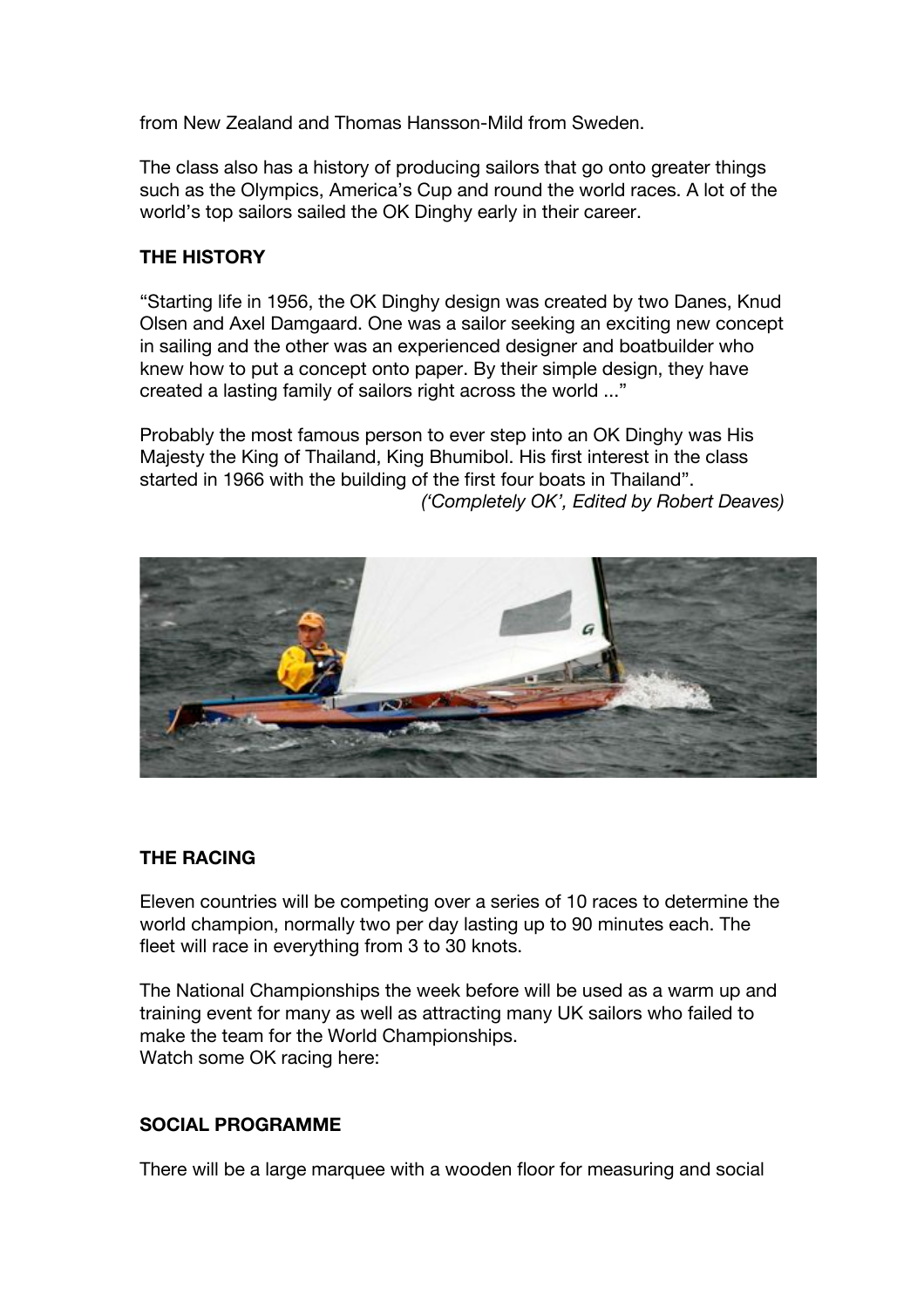functions.

**Sunday 24 July:** The opening ceremony - the Provost (Mayor) along with full Scottish pipe band will open the championships with a ceremony that starts at the Pencil Monument near to Largs Marina. The monument commemorates the Battle of Largs in 1263 when the Scots defeated King Haco's troops from Norway. A buffet and drinks reception will follow.

**Monday 25 July:** Mini Highland Games between competing countries, followed by Haggis, neeps & tatties and whisky tasting.

**Wednesday 27 July**: Barbeque for competitors, their families and officials. The main sponsor for the event, **"Scotty" Brand,** will be coming along with an oven and chef to produce baked **"SCOTTY"** brand potatoes for everyone, along with their tasty brand of strawberries for desert.



**Friday 29 July:** Prize giving dinner at the National Sports Centre, Inverclyde - the championships will be brought to a close with the prize giving ceremony with pipe band, followed by dinner and a traditional Scottish folk band.

There will be a parallel social programme for partners, families, and children with activities during the week. For example, an excursion to the Isles on the historic paddle steamer "Waveney", a visit to the Water Sports centre on Cumbrae Island; Rail excursion to Glasgow. We have use of the Sport Scotland minibus for daily excursions.



Press releases and photos will be emailed every day of major championships